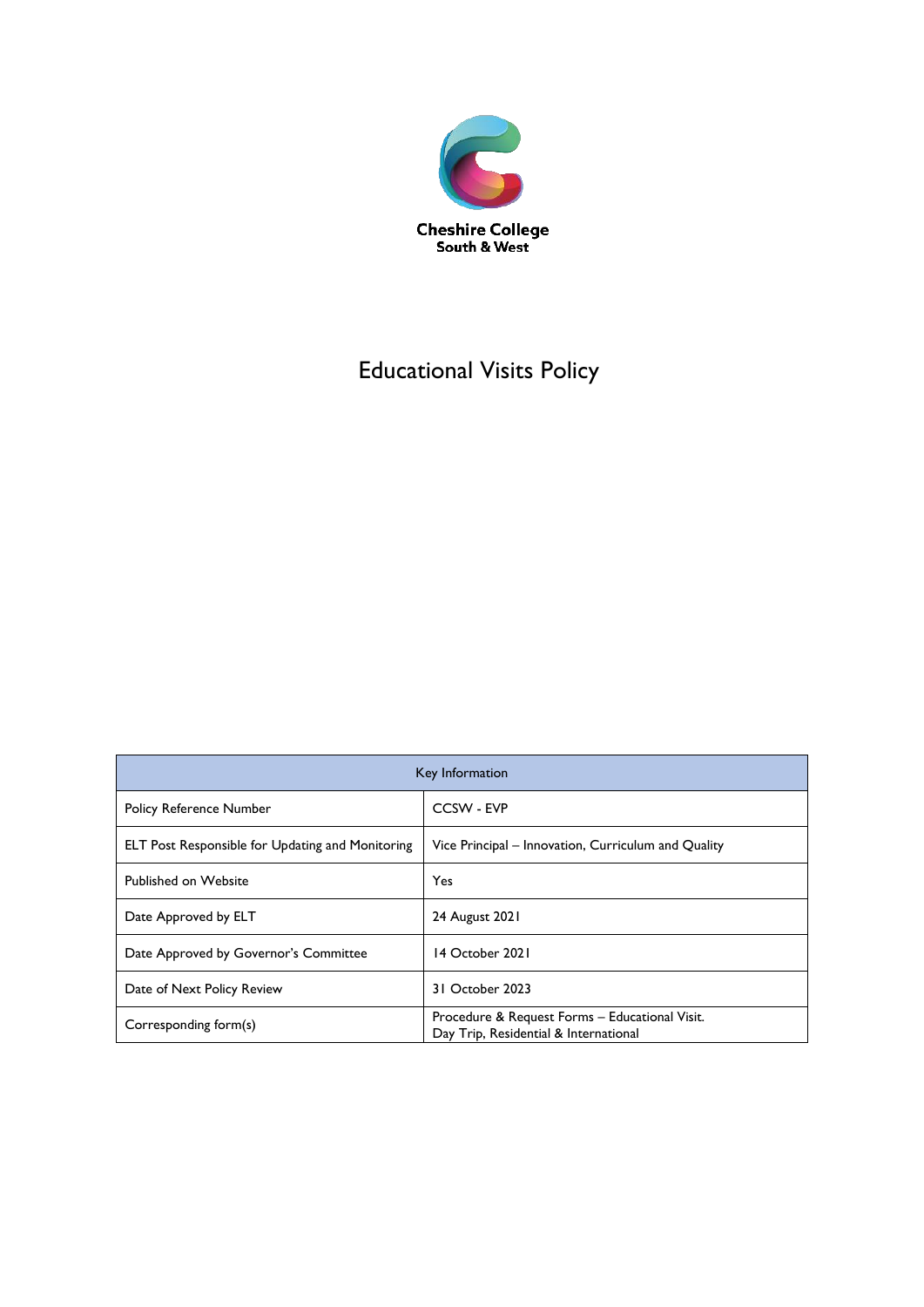# **Appendix I**

**Flowchart for Approval (**Visit leader to follow)

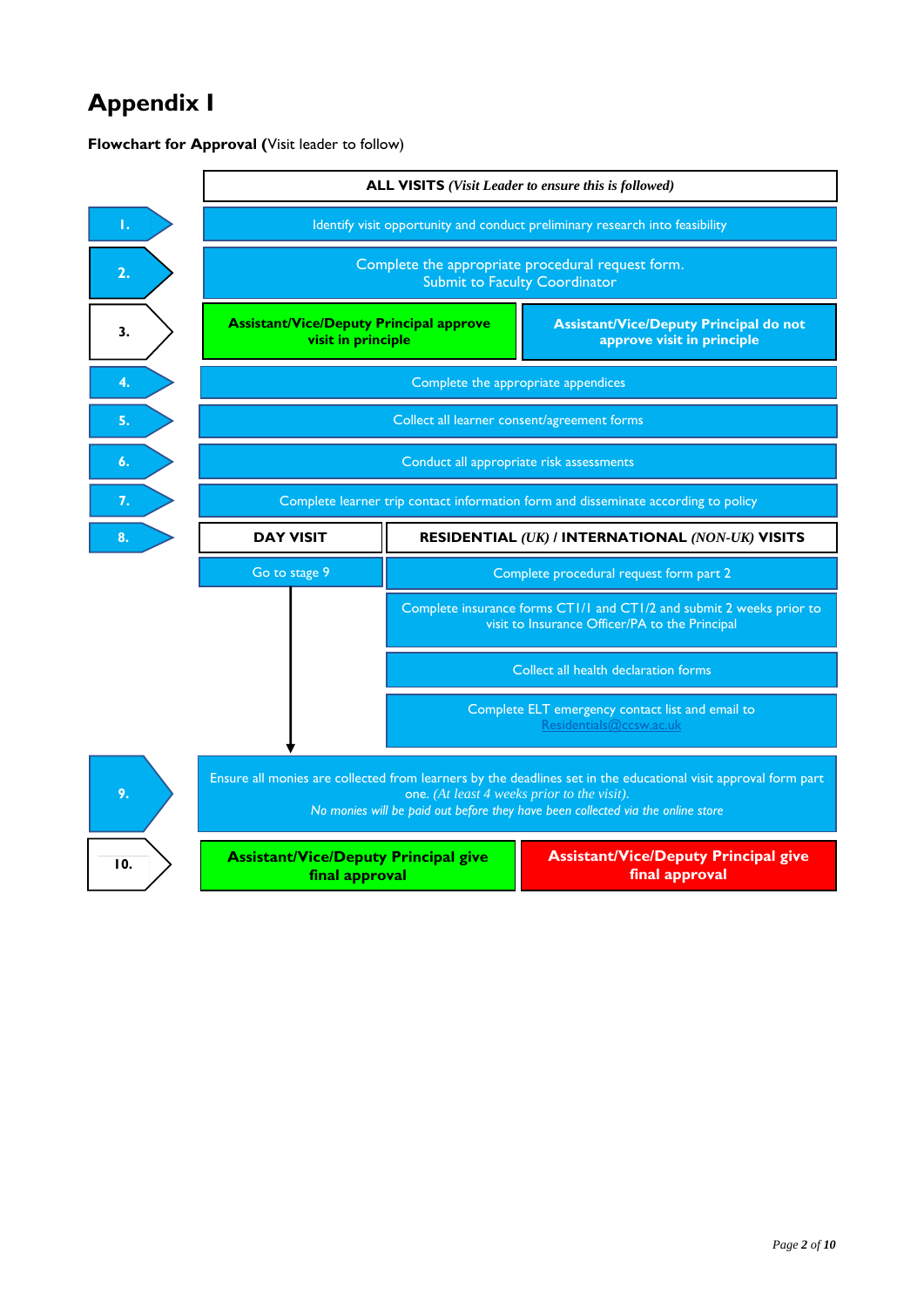## **1. Aim/Scope**

- 1.1 The College is committed to enriching the experiences of its learners through high-quality, inspirational and safe educational visits.
- 1.2 The College has high expectations for its learners. Their involvement in high-quality local, regional, national and international visits broadens their horizons, raises their aspirations and supports their development as citizens of their communities.
- 1.3 It is the aim of the policy to ensure that all educational visits are safely managed, well-planned, rigorously checked prior to approval and that accountability for each stage of the visit is clearly allocated and accepted.
- 1.4 The policy correlates with the College's procedural request form(s). There are 3 versions of this form dependant on the visit type. The appropriate version must be completed in line with the policy and procedure. The Faculty Coordinator is responsible for ensuring the correct procedural request form is completed:
	- 1.4.1 Procedural request form Educational Visit: Day trip *(Any visit less than 24 hours)*
	- 1.4.2 Procedural request form Educational Visit: Residential *(UK visits overnight)*
	- 1.4.3 Procedural request form Educational Visit: International *(Non-UK visits overnight)*

# **2. Key Principles**

- 2.1 All visits will have a clear educational purpose and be planned sufficiently well in advance, adhering to the timescales outlined herein and timetabled to ensure registers are available in advance of the visit. The Management Information System (MIS) Team must be informed to ensure timetabling and registers are correct.
- 2.2 Every educational visit will have a visit leader who will take overall responsibility for organising the visit, completing the appropriate paperwork and will also have immediate responsibility for maintaining the health and safety of the party during the visit.
- 2.3 The primary responsibility for ensuring the successful management and organisation of the visit lies with the visit leader.
- 2.4 Staff participating in any off-site visit must always act in accordance with the position of trust and conform to the College's safeguarding policy, being mindful of any exposure to radicalisation or extremist views.
- 2.5 The visit leader must ensure the staffing ratio of 1:12 (day trips), 1:12 (residential & international) is adhered to as a minimum with two staff in attendance. This may need to be increased if:
	- 2.5.1 the learners are under 19:
	- 2.5.2 learners with additional needs are identified;
	- 2.5.3 hazardous activities are involved; or
	- 2.5.4 the visit is residential
- 2.6 Trips and visits are to be sanctioned by the appropriate staff after GCSE exams are complete, and once learners have completed their coursework. Learners who have been escalated up the disciplinary scale should not be allowed to go on visits.

#### **3. Educational Visit Standards**

- 3.1 Inclusion
	- 3.1.1 All learners should have the opportunity to take part in educational visits and every reasonable step should be taken to ensure learners are not excluded on the grounds of economic background, race, ethnicity, religion, gender, sexual orientation or disability.
	- 3.1.2 If a group-specific educational visit is planned, the visit should be able to accommodate all learners who choose to attend. If an educational visit has limited spaces the following expectations apply: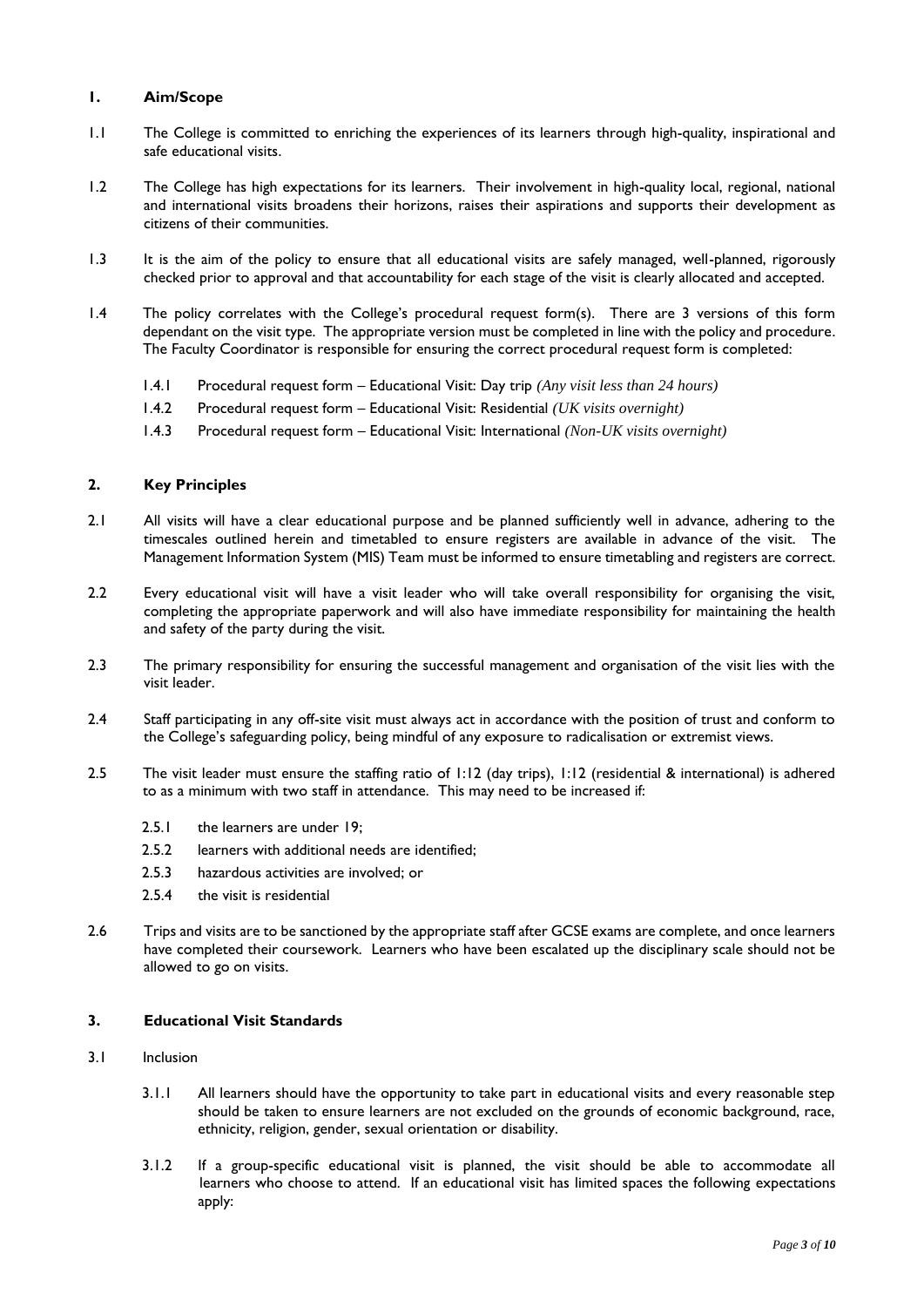- 3.1.2.1 no learner should be disadvantaged in applying for a place on the visit; and
- 3.1.2.2 the normal College experience should not be negatively affected for any learners not taking part in the visit.
- 3.2 Maths and English
	- 3.2.1 Maths and English: All visit leaders should strive to arrange visits that do not clash with GCSE or Functional Skills Maths and English classes.
	- 3.2.2 If a learner is taking part in a visit that does clash with Maths or English classes, formal approval in writing must be sought and gained from the Assistant Director for Foundation Maths and English.

**Approval may only be granted in one or more of the following circumstances;**

Learners will attend a different Maths/English class in the same week or soon enough before/after the visit to ensure that no course content is missed.

Learners will attend a specifically scheduled catch-up class with times, dates and staffing approved by the Assistant Director for Maths and English.

GCSE and/or Functional Skills content will be delivered during the visit by an accompanying member of staff qualified to deliver it.

GCSE and/or Functional Skills content will be delivered via an independent learning arrangement if the Assistant Director for Foundation Maths and English agrees that all learners affected are in the position to do so, based on starting points and current progress.

#### **4. Approval Process and Timelines**

#### 4.1 Approval Stages

4.1.1 All residential and international educational visits will require a two-stage sign off:

| <b>Approval Stages</b>   | <b>Required Information to Pass</b>                                       |
|--------------------------|---------------------------------------------------------------------------|
| I. Approval in principle | Procedural request form - Educational Visit (Part One) - Appendix II<br>٠ |
| 2. Final approval        | Procedural request form - Educational Visit (Part Two) - Appendix II      |
|                          | All learner/parent consent forms                                          |
|                          | Individual learner risk assessments                                       |
|                          | Confirmation of collection/payment                                        |

#### 4.2 Day Visits (UK)

- 4.2.1 Day visits (hazardous and non-hazardous) must be approved by the appropriate Assistant Director and Assistant Principal.
- 4.2.2 Day visits must secure approval **14 days prior** to the date of the visit and provide a list of learner names and contact details at least 7 days prior to the date of the visit.
- 4.3 Residential Visits (UK overnight)
	- 4.3.1 Residential visits (hazardous and non-hazardous) must be approved by the appropriate Assistant Director, Assistant Principal and Insurance Officer, before final sign-off from the Vice Principal.
	- 4.3.2 Residential visits must secure approval in principle **90 days prior** to the date of the visit and final approval **30 days prior** to the date of the visit.
- 4.4 International Visits (Non-UK overnight)
	- 4.4.1 International visits (hazardous and non-hazardous) must be approved by the appropriate Assistant Director, Assistant Principal and Insurance Officer, before final sign-off from the Deputy Principal.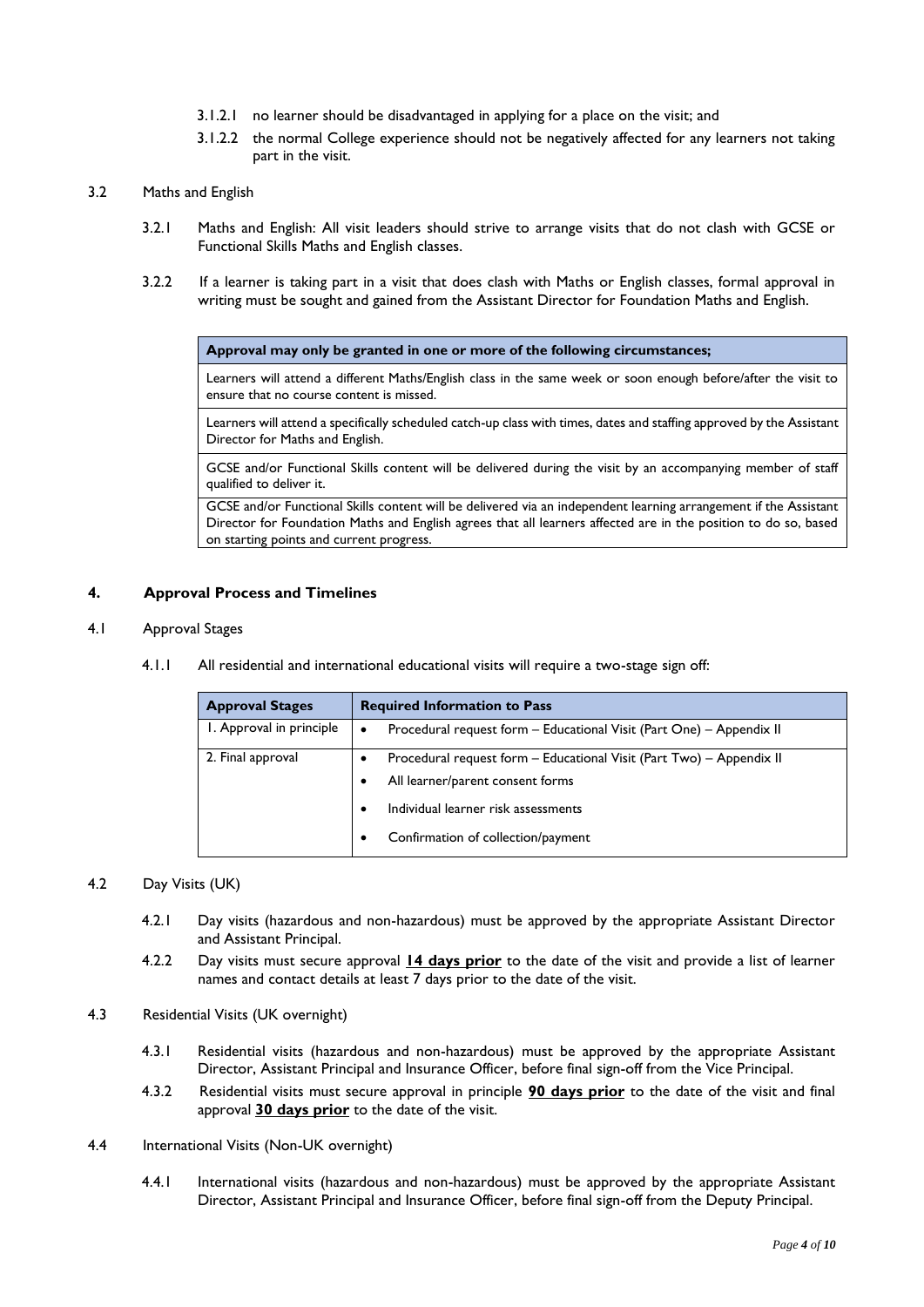4.4.2 Residential visits must secure approval in principle **90 days prior** to the date of the visit and final approval **30 days prior** to the date of the visit.

# **5. Code of Conduct**

*The Learner Code of Conduct is attached as an appendix to the Learner Disciplinary policy [\(Link\)](https://southcheshire.sharepoint.com/:b:/s/PoliciesandProcedures/EaDpJm84XLJPsDKTAnCInGoB37pSm9PPaUkBQ4MzOznVSA?e=4n3VBX) and applies to all educational visits.*

## 5.1 **Roles of Visit Leaders and Accompanying Staff**

- 5.1.1 It is the responsibility of all accompanying staff to ensure the safety and well-being of learners at all times.
- 5.1.2 All College residential visits must be booked using the relevant bonding or licencing agency e.g. ABTA/ATOL. Tour operators used for coach tours must be ABTA bonded operators. By exception only (due to unusual circumstances) and at the discretion of the College, visit leaders may organise travel and accommodation for UK trips separately without the relevant bonding or licencing agency. This will only be possible with prior approval from the appropriate Assistant Principal *and* the Vice Principal Innovation, Curriculum and Quality.
- 5.1.3 Additionally, learners and parents will be informed that a non-bonded company is being used. Any accompanying risks, such as these companies suffering bankruptcy or business interruption, should be clearly identified and communicated.
- 5.1.4 Visit leaders and all accompanying staff must be familiar with the College Health and Safety guidelines, including risk assessment:
	- 5.1.4.1 An appropriate risk assessment (RA) (contained in each procedural trip request form) must be completed and approved by the Health & Safety Officer, The RA must be kept with the procedural trip request form.
	- 5.1.4.2 Where outside expertise is needed for risk assessments, any costs incurred must be included in the costs of the residential.
- 5.1.5 When using commercial providers/outdoor activity centres, where activities are booked directly with commercial providers, it is the responsibility of the visit leader to check that activities are safe and appropriate. Visit leaders should check that commercial provider's specified outdoor activities are licensed by Adventurous Activities Licensing Authority (AALA). Their website, www.aala.org.uk gives details of licensed centres and the activities they are accredited for.
- 5.1.6 College staff leading outdoor activities must have appropriate qualifications (e.g. mountain leaders' certificate and experience).
- 5.1.7 The visit leader must report all accidents or emergencies verbally as soon as possible to the appropriate member of the College Leadership Team.
- 5.1.8 The visit leader must submit the appropriate procedural trip request form (educational visit request form – day, residential or international) to the appropriate Assistant Principal and the Vice Principal Innovation, Curriculum and Quality as soon as any visit is proposed and at least 90 days in advance of the trip.
- 5.1.9 Participation by non-members of College staff or non-College learners:
	- 5.19.1 only College staff and learners will be able to participate in residential visits, except; and
	- 5.19.2 a limited number of places may be allocated to learner family members or carers over the age of 21 in exceptional circumstances and where the Safeguarding Lead provides written approval.
- 5.1.10 Checklist The visit leader is responsible for submitting all necessary documentation as outlined in the Educational Visits Policy and for completing all documentation by the deadlines given.
- 5.1.11 Group Membership If learners from other Faculties are included in the group, the visit leader must consult with the relevant curriculum managers.
- 5.1.12 An information letter (invitation to participate) must be sent to parents / carers (or given to learners aged 19+) giving information about the trip, including its purpose, travel arrangements, costs and staffing. A tear-off slip or reply facility should be included for parents of learners under 19 to give their consent and for learners aged 19+ to request a place on the trip. If air travel is to be used, parental consent must also be obtained and included on the slip.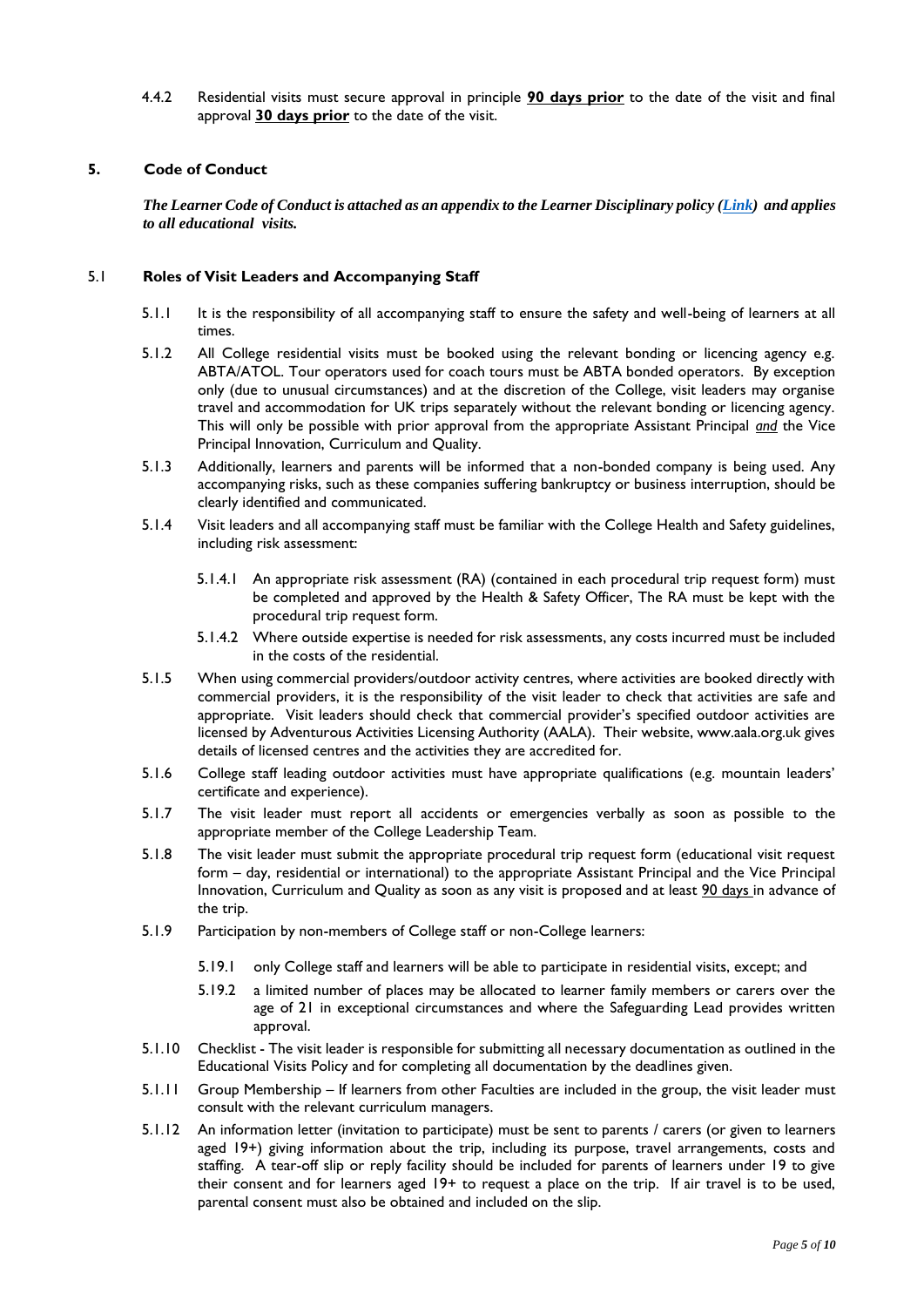- 5.1.13 Fee Collection for Trips and Residential Visits:
	- 5.1.13.1 learner payments for trips and residential visits are taken via the online store: [https://store.s](https://store.s-cheshire.ac.uk/)[cheshire.ac.uk/;](https://store.s-cheshire.ac.uk/)
	- 5.1.13.2 please submit a product request for all trips via email to the relevant Faculty Coordinator who will process and generate:
		- 5.1.13.2.1 a 'product' available on the Online Store; and
		- 5.1.13.2.2 a project code specific to each trip/residential this must then be used for all associated expenses for this trip (Proactis orders, GPC spend, float expenses).
	- 5.1.13.3 The product request document can be found on MyDay.
	- 5.1.13.4 All monies should be collected from learners before the College commits to expenditure. If necessary, separate deadlines should be in place for the collection of deposit and final balance where a deposit is needed sooner to secure tickets etc. For visits taking place in September and October, where time restrictions may not allow for this, the College can pay in advance of monies being collected from learners. In order to limit the College's liability this should only happen in exceptional circumstances. All monies are required at least 4 weeks before trip departs.
- 5.1.14 The College uses external travel agents, who are ABTA and ATOL registered, when booking residential visits. The College abides by their terms and conditions regarding payments and refunds, full details of which will be given upon request. The College does not always use the same company as it always strives to get the best deal for its learners. Refunds for trips and visits will be reviewed on an individual basis.
- 5.1.15 Bursary Payment: Learners may be eligible for part or full cost of the trip. International and residential visits are subject to strict payment deadlines set by external travel agencies. Any cancellation after these deadlines may result in the learner being liable for the full cost of the trip, either through the bursary balance or cash reimbursement

#### 5.2 **Staffing**

- 5.2.1 It is the duty of the Assistant Principal to ensure sufficient staffing is provided on College trips to meet the needs of the learners concerned. Particular consideration must be given to learners with special needs.
- 5.2.2 The staff to learner ratio of 1:12 (day trips), 1:12 (residential & international) but may vary up or down according to a number of criteria. These include the:
	- 5.2.2.1 age of the learners and any special needs;
	- 5.2.2.2 abilities of the learners;
	- 5.2.2.3 nature of the residential or trip;
	- 5.2.2.4 staffing provision already at a residential centre; and
	- 5.2.2.5 activities to be undertaken
- 5.2.3 The visit leader must be a member of staff with suitable experience and training relevant to the location and activities being undertaken.
- 5.2.4 There must be an appropriate level of College staff accompanying any group where there are learners under 19, unless the centre at which they are staying provides its own trained and qualified staff to undertake activities with the learners. See procedural trip request form for guidance.
- 5.2.5 It is expected that staff will stay in the same accommodation as the learners. Where this is not the case, details and reasons must be stated on the Educational visit request form and approved by the College safeguarding lead.
- 5.2.6 In the case of a mixed gender group, the group should be accompanied by both a male and female lecturer but may be adjusted subject to agreement with the Assistant Principal where all participants are over 19.
- 5.2.7 One accompanying member of staff must be acquainted with the learners and any special requirements.
- 5.2.8 The visit leader, or at least one other accompanying member of staff, must possess appropriate first aid qualifications, where the trip is residential the College will provide training to the required level where necessary (minimum requirement HASAWA). For day trips, where possible visit leaders should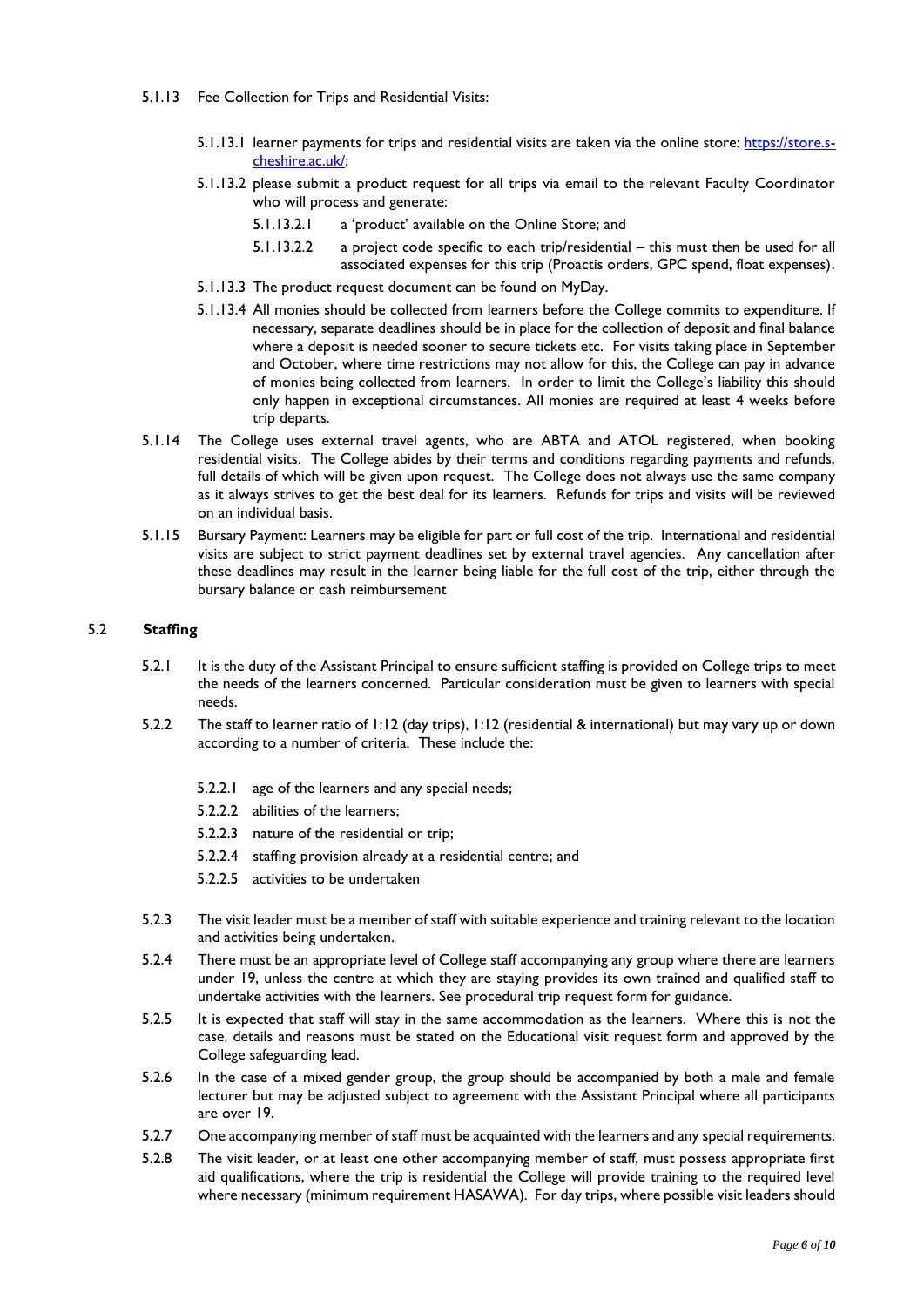seek to ensure at least one accompanying member of staff is first aid trained however instances where this is not possible the visit leader should ensure that the trip destination has a trained first aider on site.

- 5.2.9 Visit leaders of trips involving hazardous activities or outdoor pursuits should hold, as a minimum, the appropriate leadership qualification in the specific activity; for example, British Mountaineering Council accredited courses and qualifications:
	- 5.2.9.1 Hill and Moorland Leader and Mountain Leader [\(www.mountain-training.org\)](http://www.mountain-training.org/); or
	- 5.2.9.2 a level 3 Qualification in Lowland Expedition Leadership or Lowland Leader [\(www.mountain](http://www.mountain-training.org/)[training.org\)](http://www.mountain-training.org/); or
	- 5.2.9.3 be within a 45 minute walk from a serviceable road (for activities taking place under 600 ft) unless the Centre through which the activity is taking place provides its own staff qualified to such a level to supervise the activity. *(See para 5.1.4)*
- 5.2.10 The visit leader and the accompanying staff should hold pre-visit briefings for the learners where the following may be discussed as appropriate:
	- 5.2.10.1 group responsibilities towards each other;
	- 5.2.10.2 travel arrangements;
	- 5.2.10.3 minimum standards of behaviour/zero tolerance of illegal substances and alcohol;
	- 5.2.10.4 dress code;
	- 5.2.10.5 any curfews;
	- 5.2.10.6 assignment responsibilities;
	- 5.2.10.7 free time;

5.2.10.8 additional languages spoken (international trips) - prevention of language barriers; and

- 5.2.10.9 other matters applicable to the individual trip.
- 5.2.11 Where the trip is organised as part of the Duke of Edinburgh Awards or other approved schemes *(e.g. an expedition for Silver or Gold Award)*, the conditions of the Duke of Edinburgh Award scheme or other approved schemes will apply.

#### **6. College Insurance Policy**

- 6.1 Full details of the College Insurance Policy are held by the Chief Financial Officer.
- 6.2 Only persons authorised by the College as identified under this code are covered under the College Insurance Policy.
- 6.3 Learners under 19 must use the transport arrangements provided by the College.
- 6.4 The College will not be responsible for any loss, damage or injury of any kind sustained by learners or other family members because of failing to comply with instructions issued by any member of staff or while making use of transport or other arrangements not provided by the College.

#### **7. Insurance Form CTI/I (Appendix 4)**

- 7.1 This form is required for any visit lasting more than 24 hours and for any day trip overseas.
- 7.2 No trips of more than 24 hours' duration may take place without submission of the form CTI/I, even if a travel package also includes insurance. Details of insurance included in a travel package must be forwarded to the Insurance Officer with CTI/I for checking that cover is adequate.
- 7.3 A full list of names and home addresses of all staff and learners (using form Appendix 4) must accompany the form. Telephone contact numbers of next of kin should be included. The Insurance Officer will return a copy to the visit leader after authorisation.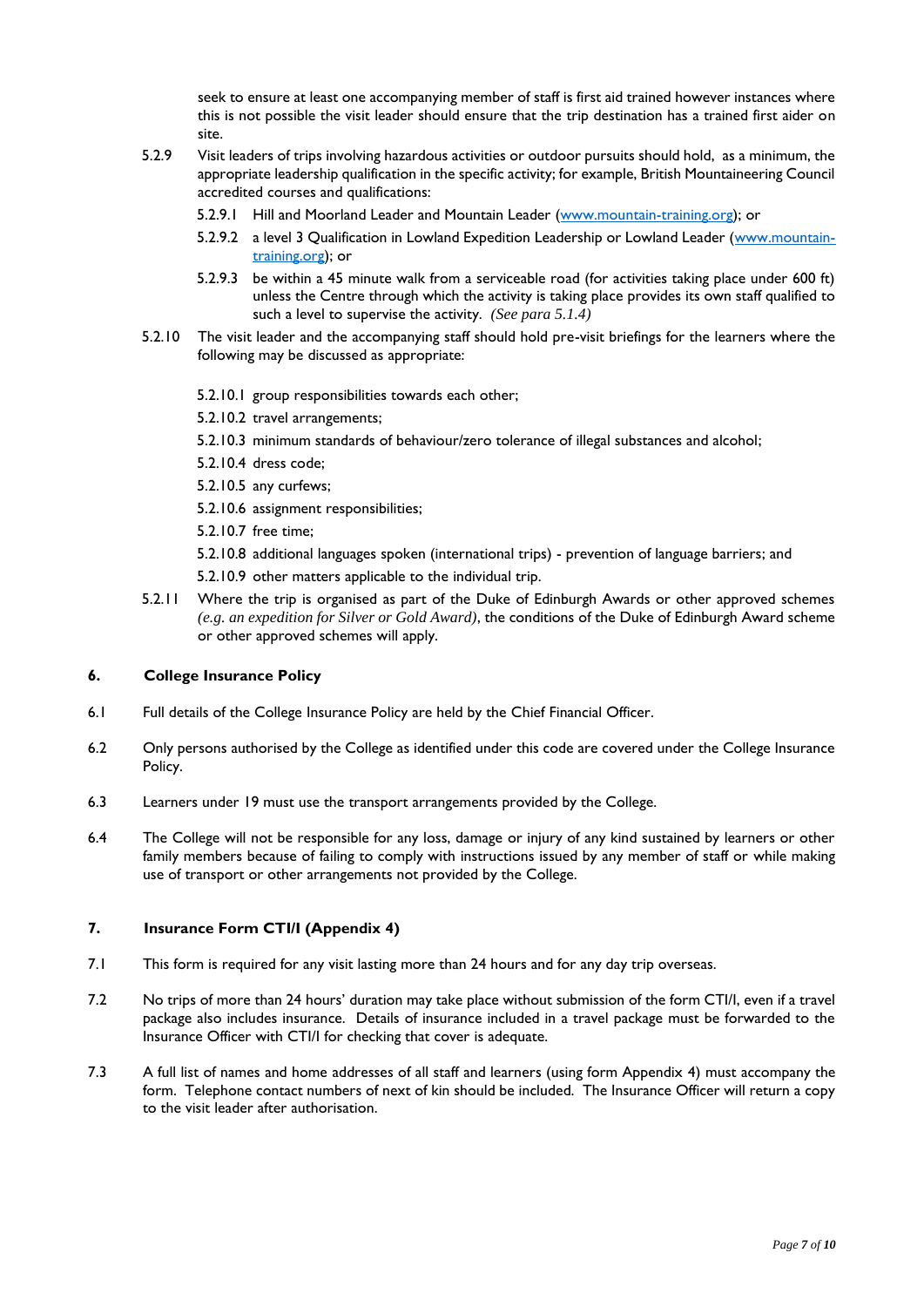## **8. Insurance Form CTI/2 (Appendix 5)**

8.1 This form is also required for trips involving hazardous activities and/or outdoor pursuits (including ski trips) and must accompany form CT1/1.

# **9. Staff Car Insurance**

9.1 Staff authorised by the Assistant Principal to use their own cars to convey learners on College trips must ensure their insurance policies include business insurance.

#### **10. Insurance Claims**

10.1 Damage or loss attributable to a travel company, airline, hotel etc should be reported immediately to the body responsible and thefts reported to the local police within 24 hours of discovery. A copy of the police report and reference number must be provided to the Insurance Officer.

#### **11. European Health Insurance Card and Global Health Insurance Card (EHIC)**

11.1 The visit leader should check that all staff and learners have a valid EHIC or GHIC to take advantage of European Union reciprocal arrangements for medical treatment. Existing UK EHICs will be valid until the expiry date of the card, once expired a GHIC is needed to replace it.

#### **12. Passports, Visas and Vaccination Certificates**

- 12.1 The visit leader must check that all passports are valid and arrange for visas, if appropriate. If a group passport is used for learners, it is recommended that at least 2 groups are made in case of accident. Visit leaders must ensure all passports have at least 6-months validity from visit leave date.
- 12.2 The visit leader must make a note of the passport numbers and place of issue for the group and ensure that this list is kept with other trip information during the stay abroad.

#### **13. Self-Declaration Health Form – Learners and Staff (Appendix 3)**

- 12.3 The visit leader must ensure that learners or parents (in the case of learners under 19) and accompanying members of staff complete and sign a copy of the Self-Declaration Health Form at **least 30 days before** departure. The visit leader must check the forms and discuss with the learners/parents/guardians if any health problems or physical disabilities are indicated.
- 12.4 The forms should be returned to the learners and staff members to complete section 2 immediately prior to departure.
- 12.5 The Self-Declaration Health includes a signed statement that the visit leader or their deputy could sign for any urgent medical treatment such as an anaesthetic in the case of an emergency, if the next of kin cannot be reached.
- 12.6 The learners' attention must be drawn to the section on the consent form mentioning possible implications of any non-disclosure of a health condition that could jeopardise the health and safety of others on the trip.

#### **14. Code of Conduct Letter (example Appendix 11)**

- 14.1 It is important that learners and parents are aware that accompanying staff take their responsibilities seriously on any residential or exchange and expect all learners to adhere to an agreed code of behaviour.
- 14.2 Visit leaders should submit a Code of Conduct Letter for approval to the Assistant Principal, outlining the behaviour expected of learners and the purpose of the visit. When approved, this letter should be given to learners and the contents discussed with them.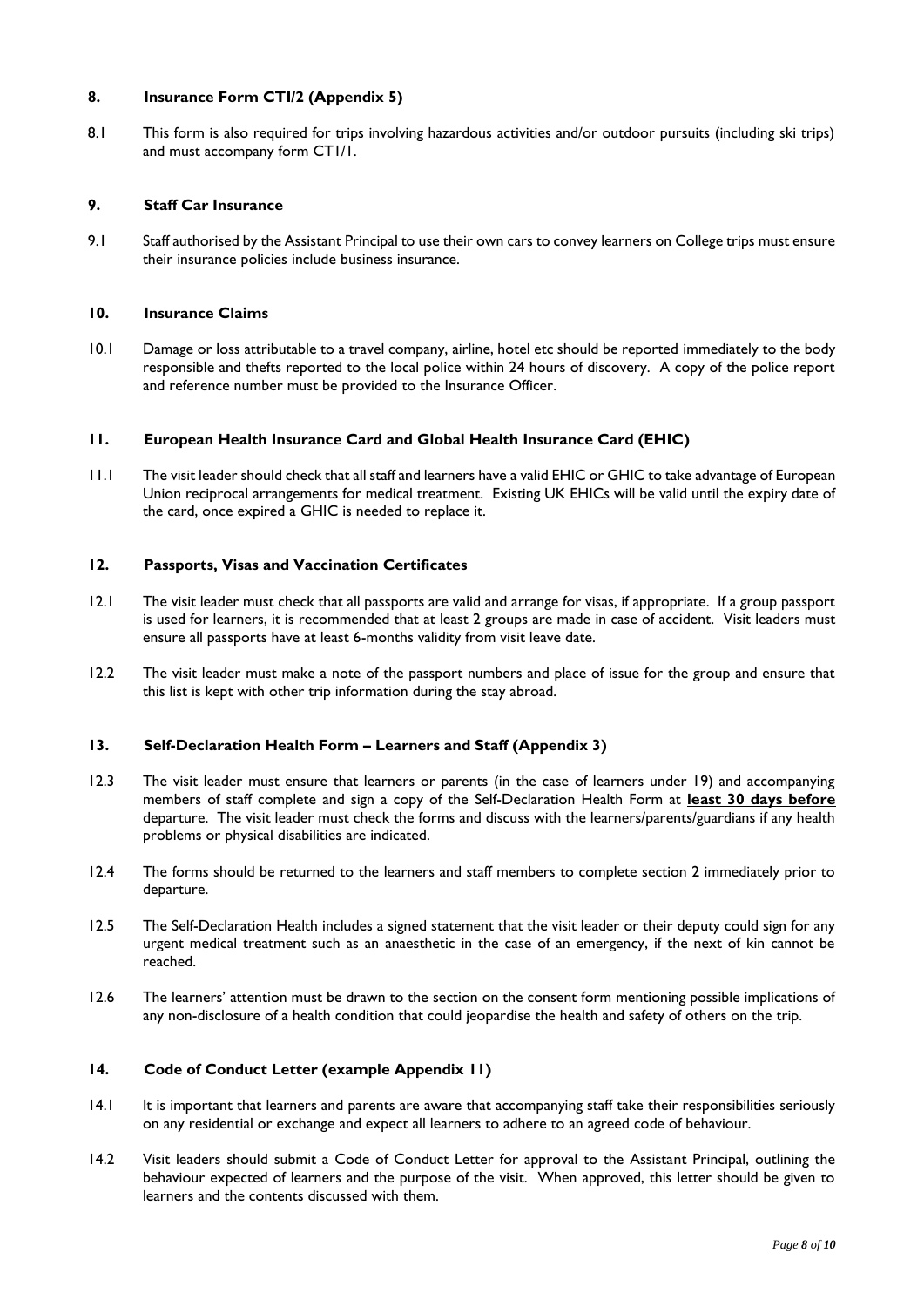- 14.3 In the case of a group of learners aged over 19, the matter of appropriate conduct may be discussed without a letter being issued, at the discretion of the Assistant Principal.
- 14.4 Learners must sign and return the form attached to the Code of Conduct Letter.
- 14.5 Visit leaders must indicate on the checklist when the letters have been returned, signed by both learners and/or parents or guardians, if under 19 years.

#### **15. Itinerary**

- 15.1 Two typewritten copies of the itinerary, including the name, address and telephone number(s) of the accommodation *(for use in emergency only)* should be given to the learners, one of which is for their next of kin. Copies should also be emailed with a typed copy of Learner Trip Contact Information Form to:
	- 15.1.1 all ELT;
	- 15.1.2 Assistant Principal;
	- 15.1.3 accompanying staff;
	- 15.1.4 College Reception *(list of names etc.)*; and
	- 15.1.5 the itinerary must include the names of accompanying staff, in addition to the visit leader and the name of the Faculty involved.

#### **16. List of Participants and Next of Kin Contact Details (Appendix IV)**

- 16.1 The Group must give College Reception typed copies of learner contact details, next of kin and medical declarations as well as a copy Insurance Form CTI/1 for Insurance Officer. The same details must be emailed\* to:
	- 16.1.1 Assistant Principal
	- 16.1.2 all ELT; and
	- 16.1.3 relevant ELT PA's, Reception and Estates teams included in the following mailing list:

[Residentials@ccsw.ac.uk](mailto:Residentials@ccsw.ac.uk)

*\*N.B. The reason for emailing is to enable the list to be accessed from home by College leadership in the event of an emergency occurring after College hours.*

#### **17. Contingency Fund**

- 17.1 Visit leaders must make arrangements with the Finance Office to order travellers cheques *(or other appropriate method)* to be used in the event of an emergency e.g., medical treatment, telephone calls etc.
- 17.2 Receipts for expenditure must be returned to Finance Office with any unused cheques.

#### **18. Reporting of Accidents, Emergencies or Delays**

- 18.1 The visit leader is responsible for reporting all accidents or emergencies verbally as soon as possible to the Assistant Principal or duty member of the ELT, followed by a written report immediately on return for the Assistant Principal. If appropriate, a copy should be placed in the College Accident book, together with the names and addresses of witnesses.
- 18.2 Visit leaders must be familiar with the guidelines for reporting accidents or loss *(found in Appendix 11)* and all accompanying staff should be given a copy to take with them. This states that for more serious accidents *(including certain fractures or injury resulting in hospitalisation for more than 24 hours)* the Director of Estates and Facilities should be provided with a written report.